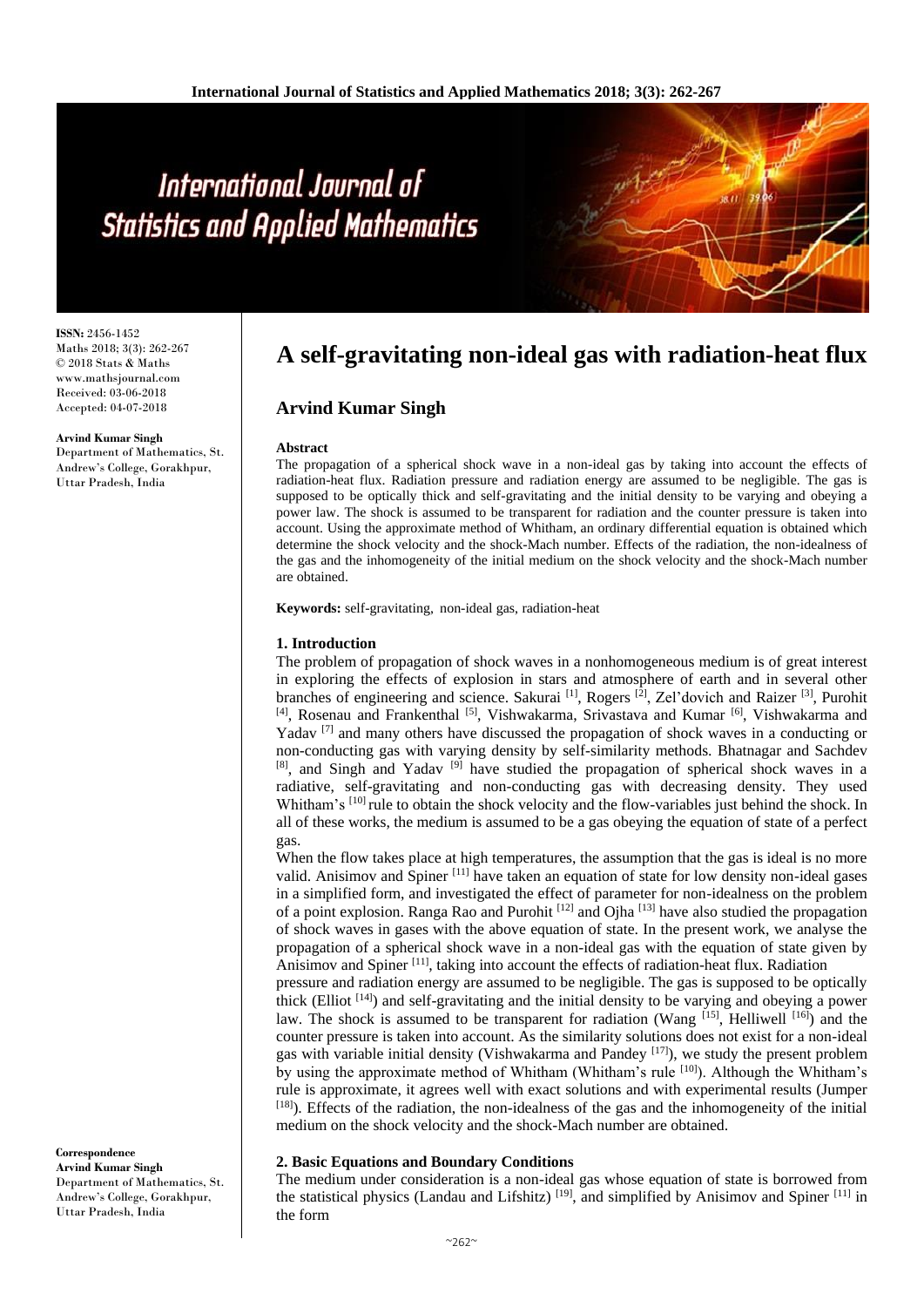$p = \Gamma \rho T (1 + b \rho)$ , (2.1)

Where  $b \, (<1)$  is internal volume of the molecules, and  $\Gamma$ ,  $\rho$ ,  $p$ , and T are the gas constant, the density, the pressure and the temperature, respectively. Wu and Roberts [20] and Roberts and Wu [21] have used similar equation of state to study the shock wave theory of sonoluminescence.

The internal energy e per unit mass of the non-ideal gas is given by

$$
e = \frac{p}{\rho(\gamma - 1)(1 + b\rho)} = \frac{p(1 - b\rho)}{\rho(\gamma - 1)} ,
$$
 (2.2)

Which implies that  $c_p - c_v = \Gamma\left(1 + \frac{b^2 \rho^2}{1 - \rho^2}\right) \approx \Gamma$  $(2.3)$ neglecting the term $b^2 \rho^2$ . Here  $c_p$  and  $c_v$  $(1+2b\rho)$  $2$  .  $2$ p <sup>v</sup>  $c_p - c_v = \Gamma \left( 1 + \frac{b^2 \rho^2}{1 + 2bo} \right) \approx \Gamma$ , (2.3)

are the specific heats of the gas at the constant pressure and constant volume, respectively, and  $\gamma$  is the ratio of  $C_p$  and  $C_v$ .

If we assume that the gas is inviscid, non-heat conducting, self-gravitating and radiating, the fundamental equations governing the spherically symmetric flow are (Verma, Vishwakarma and Sharan [22], Singh and Yadav<sup>[9]</sup>)

$$
\rho_t + u\rho_r + \rho u_t + \frac{2\rho u}{r} = 0 \tag{2.4}
$$

$$
u_{t} + uu_{r} + \frac{1}{\rho} p_{r} + \frac{Gm}{r^{2}} = 0 , \qquad (2.5)
$$

$$
e_{t} + ue_{r} + p \left[ \left( \frac{1}{\rho} \right)_{t} + u \left( \frac{1}{\rho} \right)_{r} \right] + \frac{1}{\rho r^{2}} (r^{2}F)_{r} = 0 ,
$$
\n
$$
m_{r} - 4\pi \rho r^{2} = 0 ,
$$
\n(2.6)

Where m, G, u, F, r, and t denote the mass of the gas within the radius r, the gravitational constant, the fluid velocity, the radiation heat-flux, the distance from the point of symmetry and the time, respectively. Here, the radiation pressure and the radiation energy are assumed to be negligible.

Assuming local thermodynamic equilibrium and a diffusion model for an optically thick grey gas (Pomraning  $[23]$ ), the differential approximation of the radiation transport equation can be written in the following form

$$
F = -\frac{c\mu}{3} \left(\sigma T^4\right)_r , \qquad (2.8)
$$

where  $\frac{1}{4}$   $\sigma$ C is the Stefan-Baltzmann constant, c the velocity of light and  $\mu$  the Rosseland mean free path for radiation, which is

a function of density and temperature. Following Wang<sup>[15]</sup>, we take

 $(2.9)$  where  $\mu_0$ ,  $\alpha$  and  $\beta$  are constants.  $\mu = \mu_0 \rho^{\alpha} T^{\beta}$ ,

We assume that the medium in which an explosive shock wave caused by an energy release, is propagating, is inhomogeneous and the density vary inversely as some power of distance (Rosenau  $^{[24]}$ , Vishwakarma and Yadav  $^{[7]}$ , Pai  $^{[25]}$ ),

i.e. 
$$
\rho_0 = \rho_c r^{-w}
$$
,  $(2.10)$  where  $\rho_c$  and w are constants.

Since the fluid originally is in hydrostatic equilibrium, we have

$$
m_0 = \frac{4\pi\rho_c}{3 - w} r^{3-w} \t{2.11}
$$

$$
p_0 = \frac{2\pi G \rho_c^2}{(3-w)(w-1)} r^{2(1-w)} , \qquad (2.12)
$$

$$
F_0 = -\frac{4c\sigma\mu_0}{3\Gamma^{\beta+4}} \rho_c^{\alpha-\beta-4} p_c^{\beta+4} R^{2\beta-w(\alpha+\beta+4)+7} \frac{\left(2-w+2\delta r^{-w}\right)}{\left(1+\delta r^{-w}\right)^{\beta+5}},\qquad(2.13)
$$

Where  $\delta = b \rho_c$  is the parameter of non-idealness of the gas. Equation  $(2.12)$  may be written as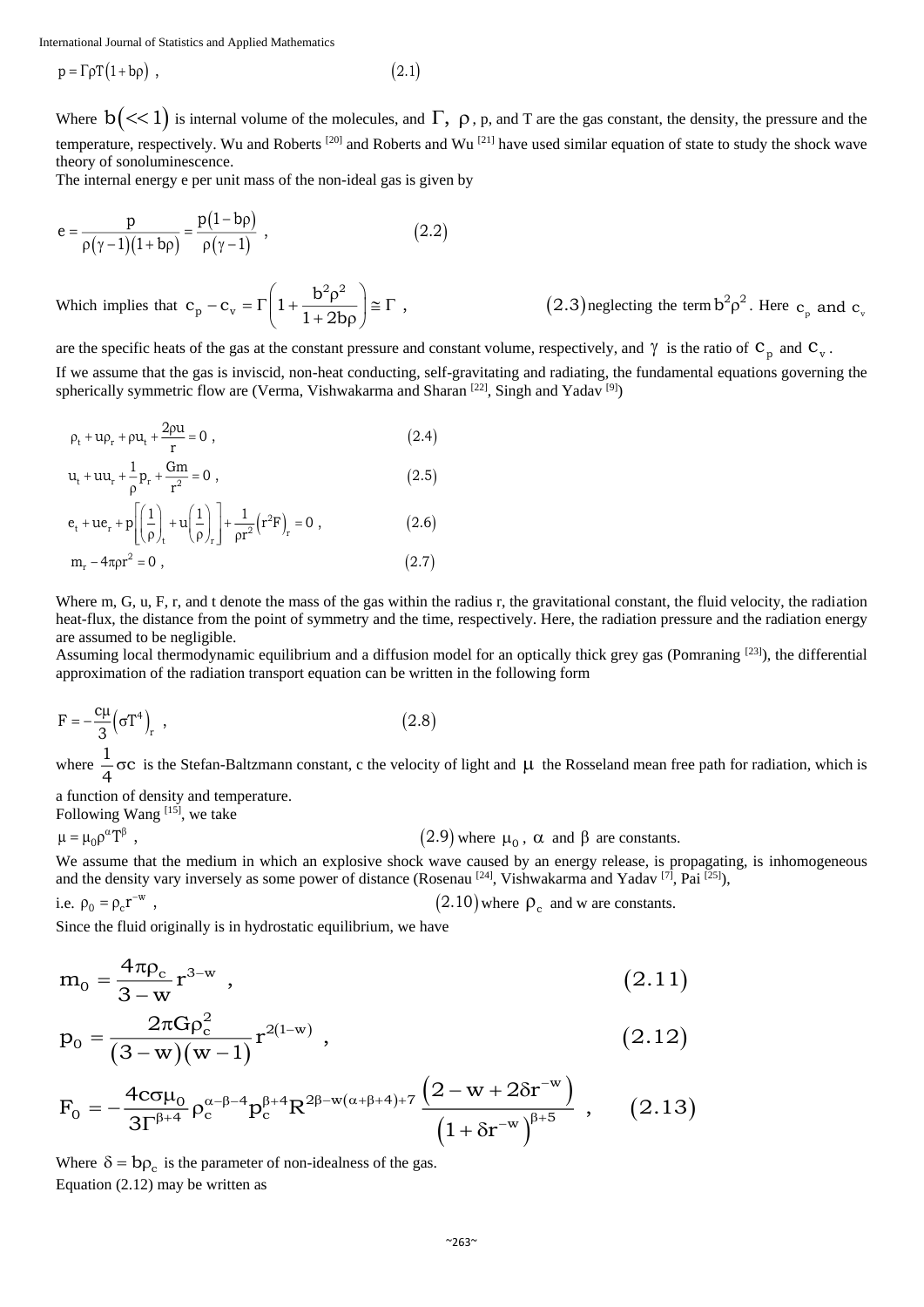$$
p_0 = p_c r^{2(1-w)} \t\t(2.14)
$$

where 
$$
p_c = \frac{2\pi G \rho_c^2}{(3-w)(w-1)}, \quad 1 < w < 3.
$$
 (2.15)

The frozen speed of sound (the speed of sound when  $b = 0$ )  $a_f$  and the speed of sound in the non-ideal gas  $a_0$ , in the undisturbed state, are given by

$$
a_f^2 = \frac{\gamma p_0}{\rho_0} \tag{2.16}
$$

and 
$$
a_0^2 = \frac{\gamma p_0}{\rho_0} \left( \frac{1 + 2b\rho_0}{1 + b\rho_0} \right)
$$
. (2.17)

Therefore 
$$
\mathbf{a}_f = \left(\frac{\gamma \mathbf{p}_c}{\rho_c}\right)^2 \mathbf{r}^{\frac{2-w}{2}}
$$
, (2.18)

and 
$$
a_0 = a_f \left( \frac{1 + 2\delta r^{-w}}{1 + \delta r^{-w}} \right)^{\frac{1}{2}}
$$
. (2.19)

The conservation conditions across the shock front may be written as

$$
\rho_2 (U - u_2) = \rho_1 U = m_s (say) , \qquad (2.20a)
$$
  
\n
$$
p_2 - p_1 = m_s u_2 , \qquad (2.20b)
$$

$$
e_2 + \frac{p_2}{\rho_2} + \frac{1}{2} (U - u_2)^2 - \frac{F_2}{m_s} = e_1 + \frac{p_1}{\rho_1} + \frac{1}{2} U^2 - \frac{F_1}{m_s} , \quad (2.20c)
$$
  

$$
m_2 = m_1 , \qquad (2.20d)
$$

Where subscripts "1" and "2" denote the states immediately ahead and behind the shock front and U is the shock velocity. The transition region within the shock wave is taken to be transparent to the radiative-flux (Wang [15], Helliwell [16]), so that  $F_2 = F_1$  (2.20e)

and the jump conditions across the front reduce to those of a non-radiative shock passing into a non-ideal gas at rest. The jump conditions may, therefore, be written as

$$
u_2 = \frac{2f(R, M)a_fM}{\gamma + 1} , \qquad (2.21)
$$

$$
\rho_2 = \frac{\rho_1 (\gamma + 1)}{\gamma + 1 - 2f(R, M)} \,, \tag{2.22}
$$

$$
p_2 = \frac{p_1}{\gamma + 1} \Big[ 2\gamma M^2 \Big( 1 - \delta R^{-w} \Big) - \gamma + 1 \Big] , \qquad (2.23)
$$

where  $f(R, M) = (1 - \delta R^{-w} - M^{-2})$  (2.24)

and 
$$
M^2 = \frac{U^2}{a_{f_1}^2}.
$$

Here R is the shock radius and M the shock-Mach number referred to sound speed  $a_{f_1}$ .

**3. Solution of the Problem**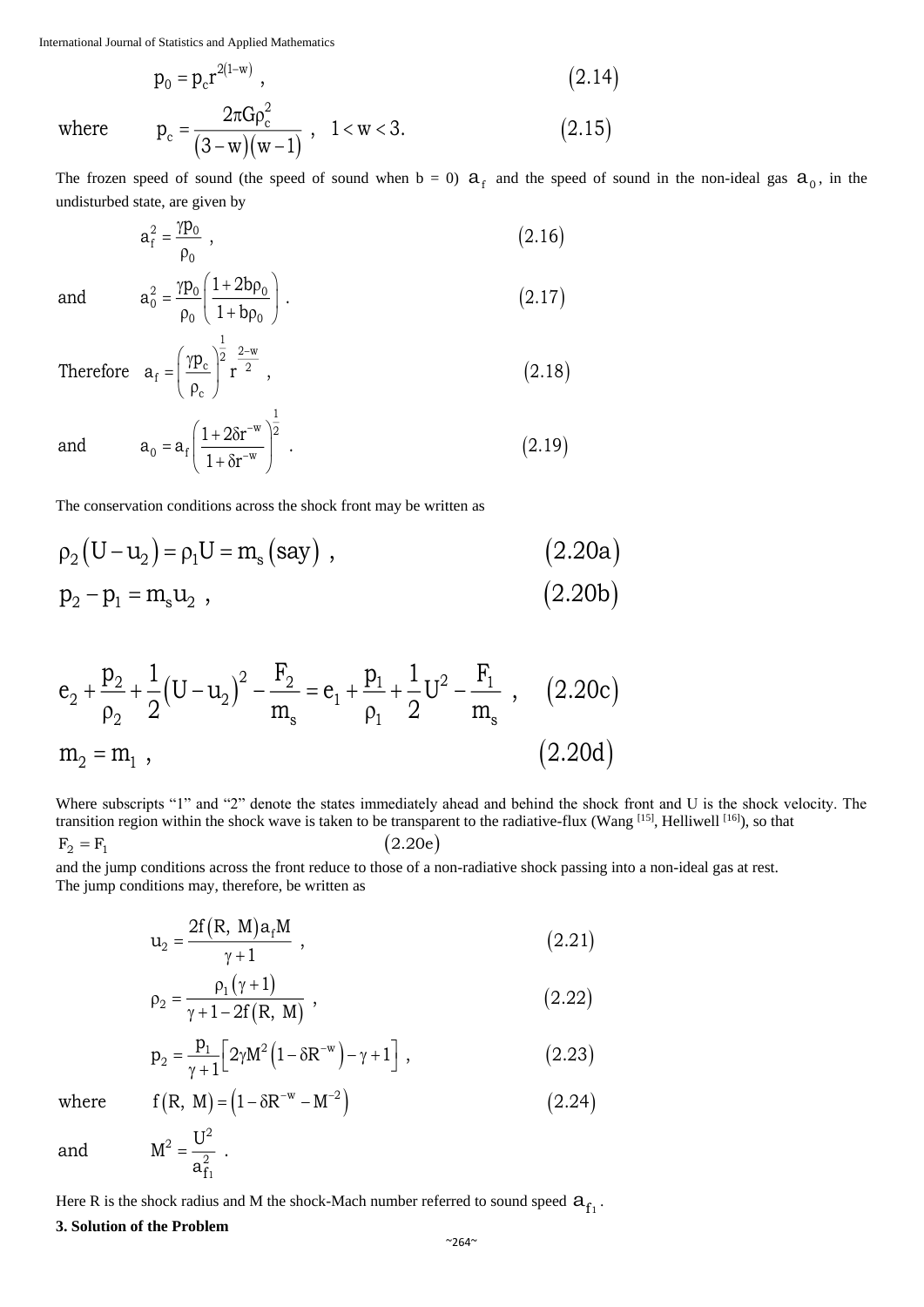Now, we apply Whitham's rule to get an expression for shock velocity. The equation of motion along the positive characteristic

$$
\frac{dr}{dt} = u + a
$$
 is  
\n
$$
dp + padu + \left[\frac{paGm}{r^2} + \frac{2pua^2}{r} + \frac{(\gamma - 1)(1 + bp)}{r^2} (r^2 F)_r\right] \frac{dr}{u + a} = 0 , (3.1)
$$
  
\nWhere 
$$
a^2 = \frac{\gamma p}{\rho} \left(\frac{1 + 2bp}{1 + bp}\right) .
$$

For diverging shocks, Whitham's rule is to apply the characteristic equation (valid along the positive characteristic) to the flow quantities just behind the shock front. Therefore, substituting the values of  $u_2$ ,  $p_2$ ,  $p_2$ ,  $F_2$  and  $m_2$  from the equations  $(2.21)$ ,  $(2.22)$ ,  $(2.23)$  and  $(2.20d, e)$  in the equation  $(3.1)$ , we get after some simplifications

$$
RM_{R}\left[2\gamma Mg + \eta\gamma\left(f + 2M^{-2}\right)\right] + \left\{2\gamma gM^{2} - \gamma + 1\right\}\left(1 - w\right) + \gamma\delta wM^{2}R^{-w} + \left(\frac{2 - w}{2}\right)\gamma\eta fM + \gamma\delta w\eta MR^{-w} + \left[(w - 1)(\gamma + 1)^{2}\eta + 2\gamma Mf\eta^{2}\left(\gamma + 1 - 2f\right)\right] - \frac{2N(\gamma - 1)(\gamma + 1)^{2}\gamma^{-\frac{1}{2}}\Gamma^{-\beta - \frac{5}{2}}\rho_{c}^{\alpha - \beta - \frac{7}{2}}p_{c}^{\beta + \frac{5}{2}}\xi R^{2(2-\beta)-w\left(\alpha + \beta + \frac{3}{2}\right)} \times \frac{\left(1 + \delta R^{-w}\right)^{\beta + 5}}{\left(1 + \delta R^{-w}\right)^{\beta + 5}} \times \left\{-2w\delta R^{-w} + \left(\frac{8 - 5w}{2}\right)\left(2 - w + 2\delta R^{-w}\right) + \frac{\left(\beta + 5\right)\left(2 - w\right)w\delta R^{-w}}{\left(1 + \delta R^{-w}\right)}\right\} \times \left[2fM + (\gamma + 1 - 2f)\eta\right]^{-1} = 0 , \tag{3.2}
$$

Where  $g = (1 - \delta R^{-w})$ ,

$$
\eta(R,M) = \left[ \frac{(2\gamma gM^2 - \gamma + 1)\{( \gamma + 1)(1 + 2\delta R^{-w}) - 2f} \}^{-\frac{1}{2}}{( \gamma + 1 - 2f)\{ (\gamma + 1)(1 + \delta R^{-w}) - 2f} \}^{-\frac{1}{2}} \right],
$$
  

$$
\xi(R,M) = \left[ \frac{(\gamma + 1)(1 + \delta R^{-w}) - 2f}{(\gamma + 1 - 2f)} \right],
$$

and  $N = \frac{c \sigma \mu}{4}$ Γ 0 3 2  $N = \frac{C}{A}$ 3 is the radiation parameter.

For the removal of dimensional constants  $\rho_c$  and  $p_c$ , we assume  $\alpha = 1$  and  $\beta = -\frac{5}{2}$ ; and after some simplifications, we get  $(3.3)$  $\begin{bmatrix} K_2 & K_4 \end{bmatrix}$  $R + \frac{1}{R} \left[ \frac{R_2}{K_1} + \frac{R_4}{K_1 K_3} \right] - \frac{R_5}{K_1 K_3} \frac{1}{R^2} =$  $M_R + \frac{1}{R} \left| \frac{K_2}{K_1} + \frac{K_4}{K_1 K_2} \right| - \frac{K_5}{K_1 K_2} \frac{1}{R^2} = 0$ , (3.3)

Where

$$
K_1(R, M) = 2\gamma gM + \gamma \eta (f + 2M^{-2}),
$$
  
\n
$$
K_2(R, M) = \{2\gamma gM^2 - \gamma + 1\}(1 - w) + \gamma w \delta M^2 R^{-w} + \frac{2 - w}{2} \gamma \eta fM + \gamma \eta w M \delta R^{-w},
$$
  
\n
$$
K_3(R, M) = 2fM + (\gamma + 1 - 2f),
$$
  
\n
$$
K_4(R, M) = \eta (w - 1)(\gamma + 1)^2 + 2\gamma M f \eta^2 (\gamma + 1 - 2f),
$$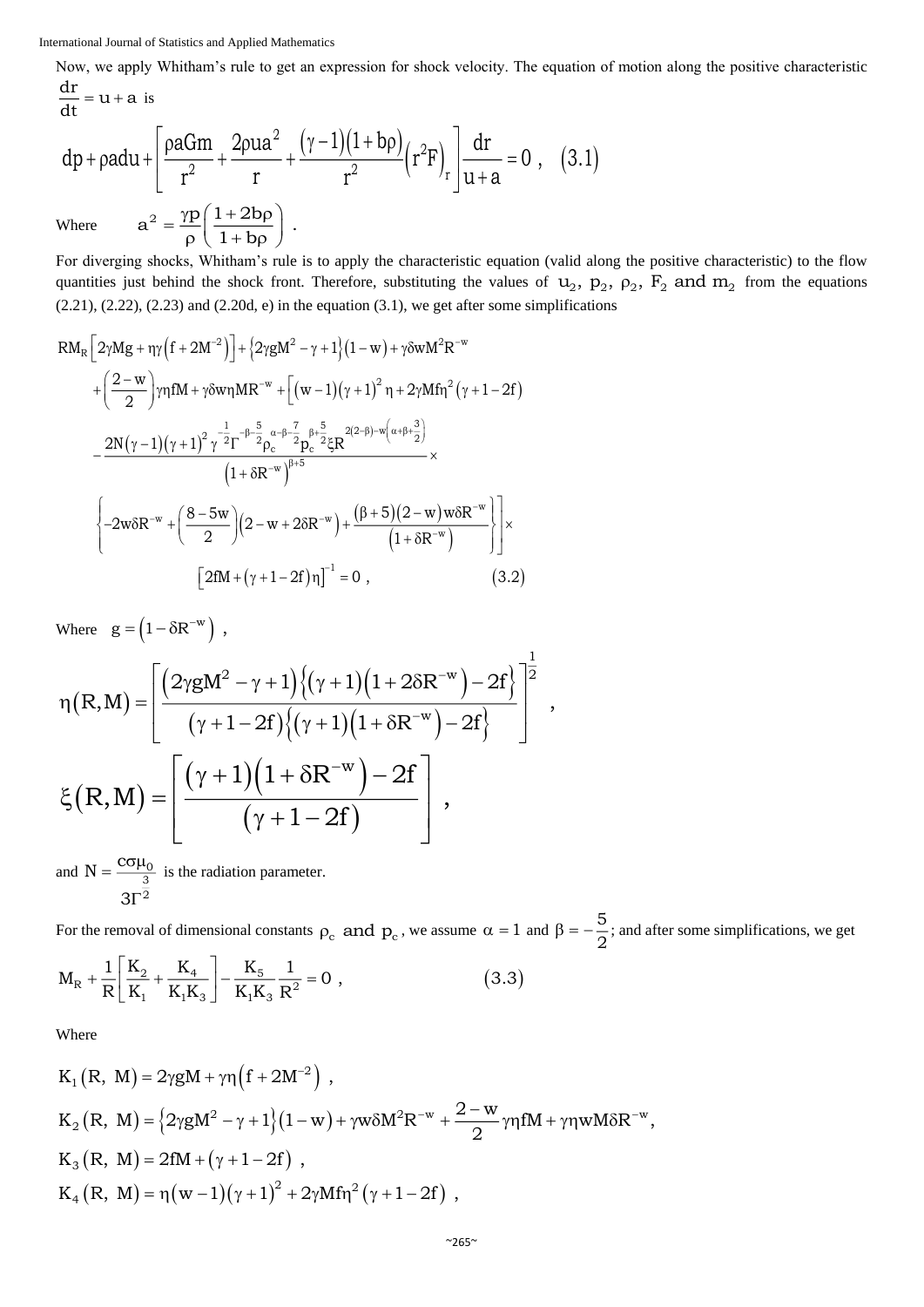$$
K_5(R, M) = \frac{2N(\gamma - 1)(\gamma + 1)^2 \gamma^{-\frac{1}{2}} \xi}{(1 + \delta R^{-w})^{\frac{5}{2}}} \left[ -2w \delta R^{-w} + \left(\frac{8 - 5w}{2}\right) (2 - w + 2\delta R^{-w}) + \frac{5w(2 - w)\delta R^{-w}}{2(1 + \delta R^{-w})} \right].
$$

The expressions for the effective shock-Mach number  $M_e$  and the shock velocity U in terms of the shock-Mach number M and the shock radius R can be written as

$$
M_{e} = M \left[ \frac{1 + \delta R^{-w}}{1 + 2\delta R^{-w}} \right]^{\frac{1}{2}},
$$
\n
$$
(3.4)
$$
\n
$$
\text{and } U \bigg/ \left( \frac{\gamma p_{c}}{p_{c}} \right)^{\frac{1}{2}} = MR^{\frac{2-w}{2}}.
$$

Equations (3.3), (3.4) and (3.5) give the shock-Mach number, the effective shock-Mach number and the shock velocity as functions of R.

#### **4. Results and Discussion**

Values of the shock-Mach number M, the effective shock-Mach number  $M_e$  and the shock velocity  $\int \left(\frac{\gamma p_c}{\rho_c}\right)^2$  $\sqrt{\frac{1}{2}}$  $U / (\frac{\gamma p_c}{\rho_c})^{\frac{1}{2}}$  are calculated from

equations (3.3), (3.4) and (3.5) by numerical integration. For numerical integration we have taken  $\gamma = 1.4$ ; w = 1.1, 1.2;  $N = 0, 1, 5; \delta = 0, 0.025$ . (Rosenau <sup>[24]</sup>, Ghoniem *et al.* <sup>[26]</sup>, Ranga Rao and Purohit <sup>[12]</sup>) and the initial conditions as  $M = 4$ at R = 0.05 (c.f. Vishwakarma and Yadav <sup>[27]</sup>, Singh and Yadav <sup>[9]</sup>). The particular values  $\delta = 0$  and N = 0 are, respectively, associated with the case of a perfact gas and the radiation free case.

The variation of the shock-Mach number M with the shock radius R. It is found that M decreases as R increases, and this decrease is very rapid in the beginning, becomes slower there after and continues until M is reduced to unity. The effective shock-Mach number M<sub>e</sub> display similar behaviour as M. It means that the shock decays very fast after its formation, and reduces into a sound

wave. In fact, as R increases, the reduced sound speed  $\int_{\mathcal{B}} /(\gamma p_c)^{\frac{1}{2}} \left[ -(\frac{1+2\delta R^{-w}}{2})^{\frac{2}{2}} \right]_{\mathcal{B}} \frac{(2-w)}{2}$ i, the shock decays very last after the<br>  $\left\{ a_1 \left/ \left( \frac{\gamma p_c}{\rho_c} \right)^{\frac{1}{2}} \right\} = \left( \frac{1 + 2\delta R^{-w}}{1 + \delta R^{-w}} \right)^{\frac{1}{2}} R^{\frac{2}{w_c}}$  $a_1 \left/ \left( \frac{\gamma p_c}{\rho_c} \right)^{\frac{1}{2}} \right\} = \left( \frac{1 + 2\delta R^{-w}}{1 + \delta R^{-w}} \right)^{\frac{1}{2}} R^{\frac{(2-w)}{2}}$  increases faster than the reduced

shock velocity  $\frac{1}{\sqrt{\frac{\gamma p_c}{\rho_c}}}$  $\frac{1}{2}$  $U / (\frac{\gamma_{\rm P_c}}{\rho_c})^2$  and this results in a decrease in the shock strength  $\rm M_e$ .

The effects of an increase in the radiation parameter N are

(i) to increase the shock-Mach number M and the effective shock-Mach number  $M_e$ , and

(ii) to increase the shock velocity  $\frac{1}{\sqrt{\frac{p_c}{p_c}}}$  $\sqrt{\left(\frac{\gamma p_c}{2}\right)^{\frac{1}{2}}}$ c

Thus the effects of radiation-heat flux on the shock wave are to increase its velocity and strength.

The effects of an increase in the value of the inhomogeneity index w are to increase the shock-Mach number and the effective shock-Mach number in the case of perfect gas ( $\delta = 0$ ), and to decrease these quantities in the case of non-ideal gas (  $\delta$  = 0.025)

#### **5. References**

- 1. Sakurai A. J Fluid Mech. 1956; 1:436
- 2. Rogers MH. Astrophys. J. 1957; 125:478
- 3. Ya B, Zel'dovich, Raizer YuP. Physics of Shock Waves and High Temperature Hydrodynamic Phenomena, Edited by W. D. Hays and R. F. Probstein, Academic Press, New York, 1967, II,
- 4. Sharad C, Purohit J. Phys. Soc. Japan. 1974; 36:288
- 5. Rosenau P, Frankenthal S. Phys. Fluids. 1976; 19:1889
- 6. Vishwakarma JP, Srivastava RC, Kumar A. Astrophys. Space Sci. 1987; 129:45
- 7. Vishwakarma JP, Yadav AK. Eur. Phys. J. B. 2003; 34:247
- 8. Bhatnagar PL, Sachdev PL. IL Nuovo Cimento B 1966; 44:15
- 9. Singh JB, Yadav KB. Ind. J. Theo. Phys. 1997; 45:169
- 10. Whitham GB. J. Fluid Mech. 1958; 4:337
- 11. Anisimov SI, Spiner OM. J Appl. Math. Mech. 1972; 36:883
- 12. Ranga Rao MP, Purohit NK. Int. J. Engng. Sci. 1976; 14:91
- 13. Ojha SN. Int. J. Appl. Mech. Engng. 2002; 7:445